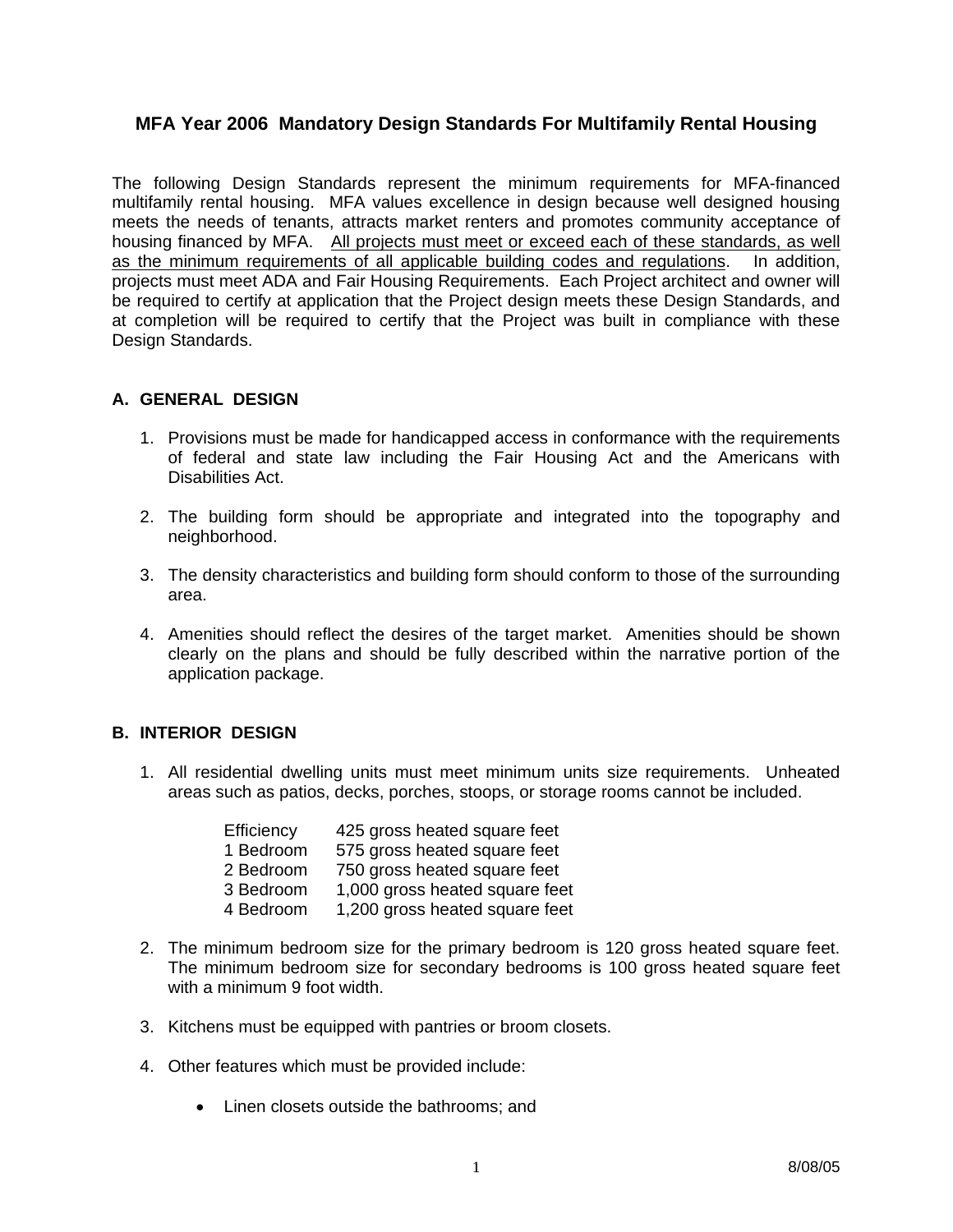- Bulk storage for items like snow tires, suitcases and sports equipment. (This may be located outside each unit.)
- 5. Water heater closets can not be considered to meet any of the above storage requirements.
- 6. All rooms must have permenant fixed lighting. Sleeping areas and living areas must not be dependent on switched outlets or floor lamps for lighting.
- 7. Kitchens must vent to the exterior and/or kitchen ranges must have hoods.

### **C. LARGE UNIT DESIGN (applicable to units having three or more bedrooms)**

- 1. The common spaces of units should be proportionately larger as the number of bedrooms increases.
- 2. Three-bedroom units must have at least 1.75 baths and four-bedroom units must have 2 full baths.

### **D. EXTERIOR DESIGN**

- 1. Low maintenance exteriors should be used.
- 2. A complete landscape plan which maximizes existing natural features or otherwise enhances open space is required. Wherever possible, native, semi-native, or drought tolerant plants should be used and low water use maintenance systems such as drip systems and rainwater harvesting. Maintenance systems (e.g., irrigation systems) must be installed to maintain landscaping.
- 3. Trash removal areas must be screened.
- 4. Buildings and dwelling units must be individually marked with visible, contrasting identifying devices to minimize the response time for receiving aid by police and/or emergency personnel. The building identifying devices must be well lighted from dusk until dawn.
- 5. Single lever deadbolts and eye viewers are required on all entry doors to residential units.
- 6. On-site playground areas (as applicable based on target tenant population)
	- a. Recreational facilities must be provided for different age groups. (For example, sand boxes within sight of units for children under 5, "tot lots" for ages 5 to 12, and a basketball court for ages 12 and older.)
	- b. Play areas and playgrounds for children should be located away from high automobile traffic patterns, and situated so that the play area is visible from the maximum number of dwelling units possible for safety.
	- c. Designated play areas and playgrounds are considered "common areas", and must be on an accessible route per accessibility codes.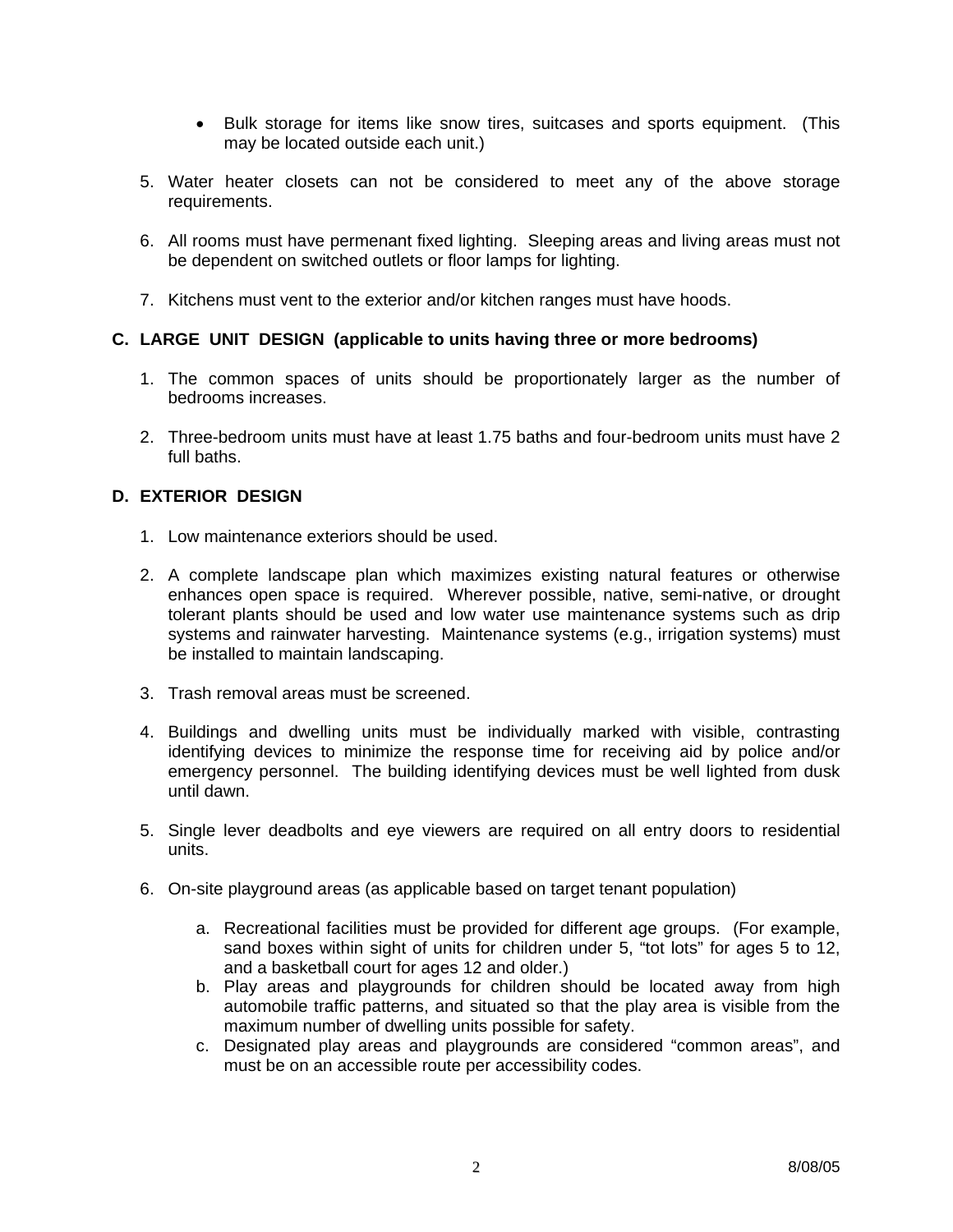- d. A bench must be provided at playgrounds to allow a child's supervisor to sit and rest comfortably. The bench must be anchored permanently, must be on an accessible route, and must be weather resistant.
- e. A "warning" sign must be posted to advise residents that children playing at the playground will be doing so at their own risk. The sign must be posted at a visible location, and use contrasting colors for better identification.

# **E. COMMON AREA FACILITIES**

- 1. On-Site Laundry Facilities
	- a. Laundry facilities are required at all developments with twenty or more residential dwelling units.
	- b. There must be a minimum of one washer and one dryer per twelve dwelling units if washer/dryer hookups are not available in each dwelling unit. If hookups are available in each dwelling unit, there must be a minimum of one washer and one dryer per twenty dwelling units. If washer and dryers are provided in each unit, additional facilities are not required.
	- c. A "folding" table or countertop must be installed at an accessible AD height.
	- d. The laundry room must have adequate entrance lighting from dusk to dawn to assist in greater security during evening hours.
- 2. Community / Office Space
	- a. All special needs and elderly developments must have a community room on site, or immediate access to such space on an adjacent property.
	- **b.** All developments consisting of twenty (20) residential dwelling units or more, must have a site office of at least 200 square feet (inclusive of handicapped toilet facility) and a maintenance room of at least 100 square feet.

## F. **REHABILITATION PROJECTS**

MFA will exercise reasonable flexibility in applying the above standards to rehabilitation projects, but wherever possible the Design Standards should be incorporated into the rehabilitation scope of work. Rehabilitation projects do not have to meet the minimum area requirements described above. Applications must propose a scope of work appropriate to the building(s), as reflected in the Capital Needs Assessment, but should not involve unnecessary work. Proposals must address the following elements:

- 1. Making "common areas" handicapped accessible.
- 2. Improving site and exterior dwelling lighting, landscaping/fencing, and installing highquality finishes.
- 3. Adding porches, or other aesthetic amenities to enhance the exterior quality and interest of the project.
- 4. Using energy-efficient related products to replace inferior ones, including insulated windows and doors, and adding additional insulation. Improving water efficiency with changes in landscaping, appliances, and fixtures. Using low maintenance materials.
- 5. Improving electrical system, heating and cooling units, plumbing fixtures, water heaters, toilets, sinks, faucets and tub/shower units, especially with use of water and energy conserving equipment and systems.